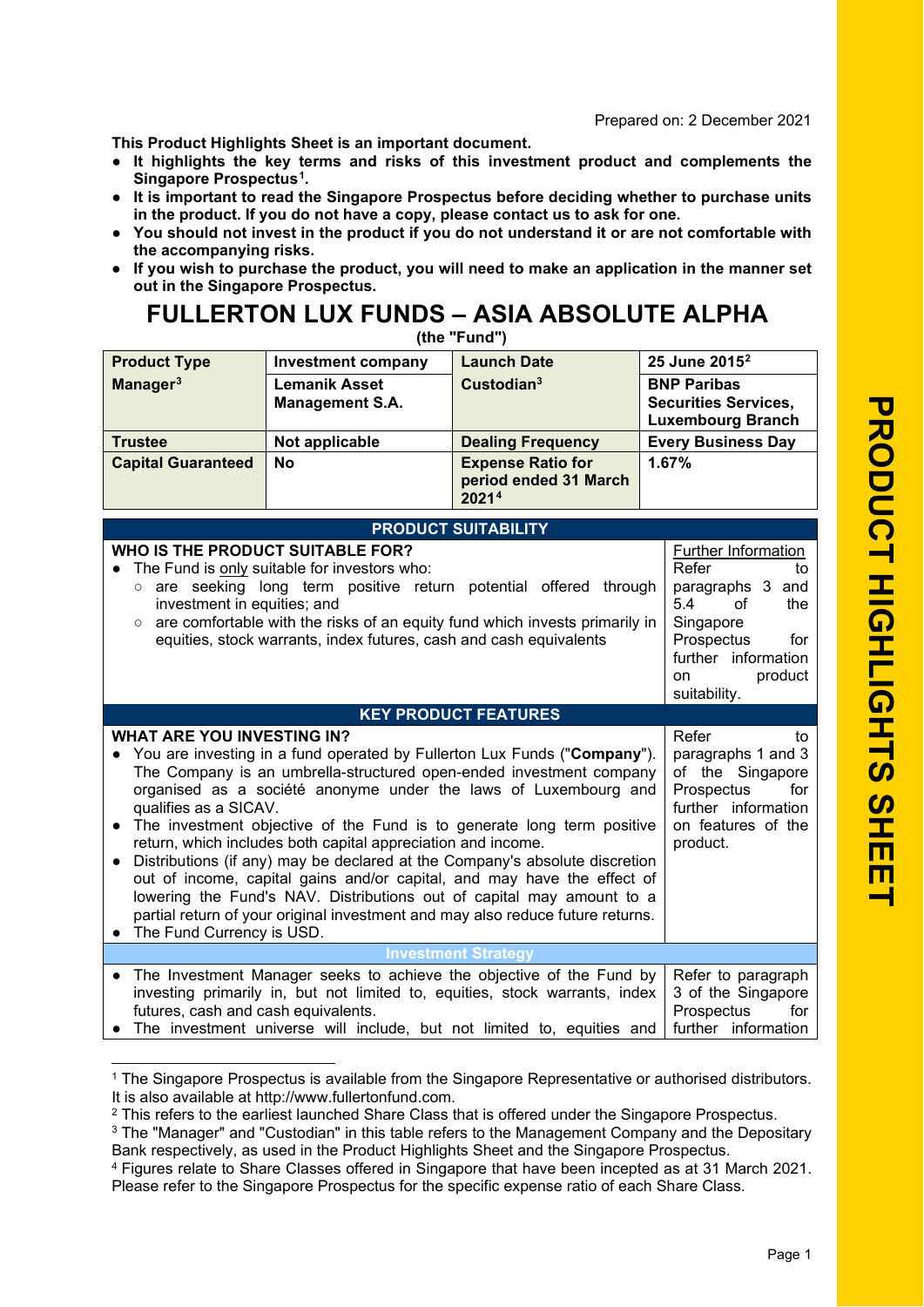| operations in, exposure to, or derive part of their revenue from the Asia<br>Pacific region, wherever they may be listed.<br>The Investment Manager may also make indirect investments in equities via<br>$\bullet$<br>participatory notes and other eligible access products.<br>The Fund's investment in China "A" Shares listed on PRC Stock Exchanges<br>may be made through the Stock Connects and/or any other means as may<br>be permitted by the relevant regulations from time to time, for up to 35% of<br>the Fund's NAV.<br>The Fund will typically be comprised of a concentrated portfolio of a<br>relatively small number of high conviction holdings, and will be constructed<br>without reference to any particular benchmark.<br>• The Fund may use FDIs and cash to actively manage the Fund's market<br>exposure with a view to protect the Fund from a permanent loss of capital.<br>For the purpose of this Fund, Asia Pacific excludes Japan.<br>The Fund, which Shares are Excluded Investment Products, currently may<br>use FDIs for efficient portfolio management and hedging purposes.<br><b>Parties Involved</b> | on the investment<br>strategy<br>of<br>the<br>product.                                                                                                                                    |
|------------------------------------------------------------------------------------------------------------------------------------------------------------------------------------------------------------------------------------------------------------------------------------------------------------------------------------------------------------------------------------------------------------------------------------------------------------------------------------------------------------------------------------------------------------------------------------------------------------------------------------------------------------------------------------------------------------------------------------------------------------------------------------------------------------------------------------------------------------------------------------------------------------------------------------------------------------------------------------------------------------------------------------------------------------------------------------------------------------------------------------------------|-------------------------------------------------------------------------------------------------------------------------------------------------------------------------------------------|
|                                                                                                                                                                                                                                                                                                                                                                                                                                                                                                                                                                                                                                                                                                                                                                                                                                                                                                                                                                                                                                                                                                                                                |                                                                                                                                                                                           |
| <b>WHO ARE YOU INVESTING WITH?</b><br>The Management Company is Lemanik Asset Management S.A.<br>The Investment Manager and Singapore Representative is Fullerton Fund<br>$\bullet$<br>Management Company Ltd.<br>The Depositary Bank is BNP Paribas Securities Services, Luxembourg<br>$\bullet$<br>Branch.                                                                                                                                                                                                                                                                                                                                                                                                                                                                                                                                                                                                                                                                                                                                                                                                                                   | Refer to paragraph<br>2 of the Singapore<br>Prospectus<br>for<br>further information<br>on their roles and<br>responsibilities,<br>and what happens<br>if<br>they<br>become<br>insolvent. |
| <b>KEY RISKS</b>                                                                                                                                                                                                                                                                                                                                                                                                                                                                                                                                                                                                                                                                                                                                                                                                                                                                                                                                                                                                                                                                                                                               |                                                                                                                                                                                           |
| WHAT ARE THE KEY RISKS OF THIS INVESTMENT?<br>The value of the product and its distributions may rise or fall. These risk<br>factors may cause you to lose some or all of your investment (including<br>initial principal investment). You should note that the NAV of the Fund<br>has potential for high volatility due to its investment policies or portfolio                                                                                                                                                                                                                                                                                                                                                                                                                                                                                                                                                                                                                                                                                                                                                                               | Refer to paragraph<br>5 of the Singapore<br>Prospectus<br>for<br>further information                                                                                                      |
| management techniques.                                                                                                                                                                                                                                                                                                                                                                                                                                                                                                                                                                                                                                                                                                                                                                                                                                                                                                                                                                                                                                                                                                                         | on risks<br>of the<br>product.                                                                                                                                                            |
|                                                                                                                                                                                                                                                                                                                                                                                                                                                                                                                                                                                                                                                                                                                                                                                                                                                                                                                                                                                                                                                                                                                                                |                                                                                                                                                                                           |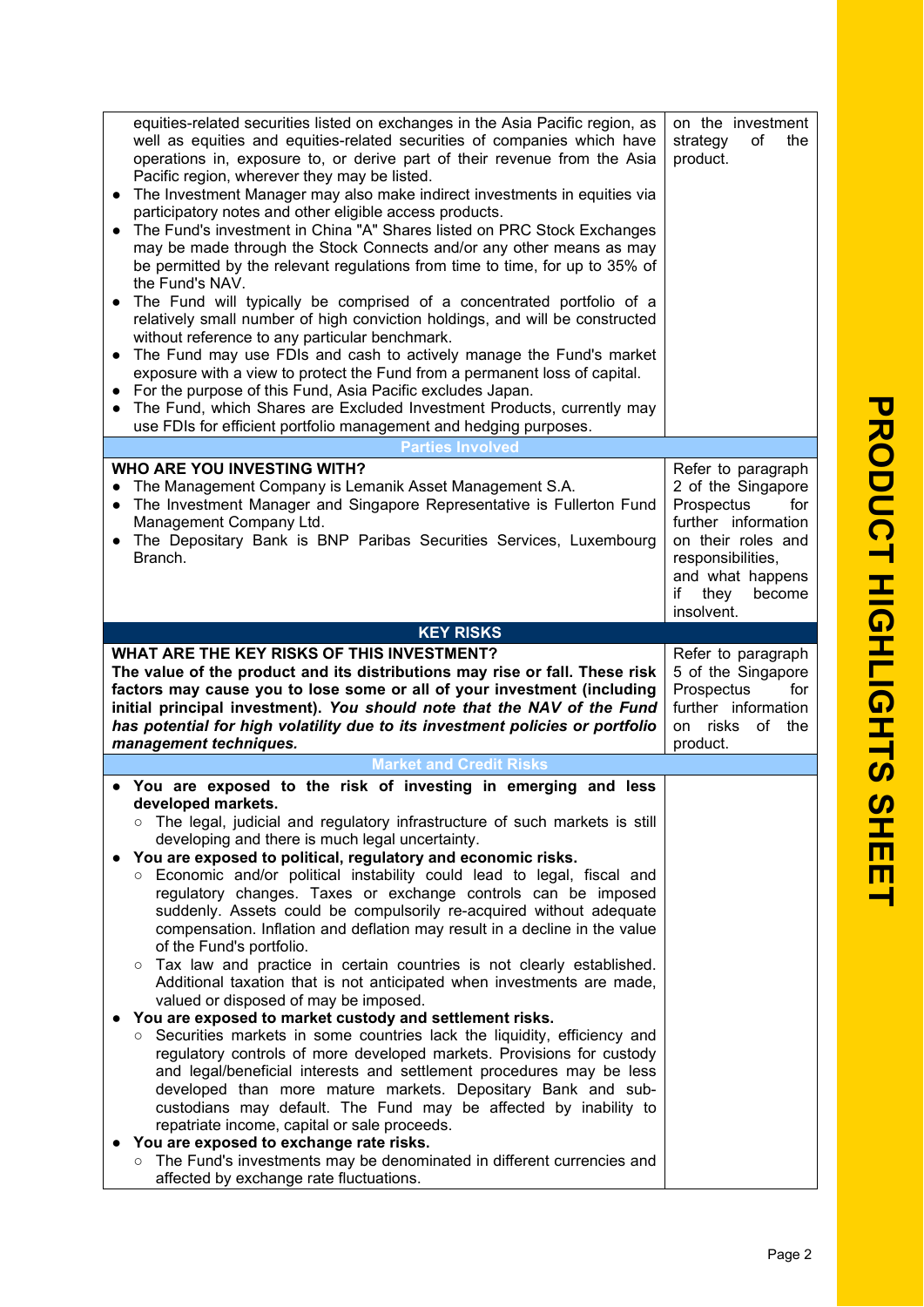| The Fund and certain Share Classes are not denominated in the<br>Singapore Dollar and investors may be exposed to exchange rate risks.<br>You are exposed to currency control risks.<br>Certain Asian currencies are not freely convertible and are subject to<br>foreign exchange control policies and repatriation restrictions. The<br>Fund's investments may also be affected by changes in currency and<br>exchange control policies and regulations.<br>You are exposed to the risks of UK withdrawing from the EU (Brexit).<br>o Brexit may lead to political and economic uncertainty and periods of<br>exacerbated volatility. Currency volatility and the downgrading of UK's<br>sovereign credit rating may impact the Fund's performance. |                                                                                                                                                                                                                                                                                                                                                                                                                                      |                                                                                                           |
|-------------------------------------------------------------------------------------------------------------------------------------------------------------------------------------------------------------------------------------------------------------------------------------------------------------------------------------------------------------------------------------------------------------------------------------------------------------------------------------------------------------------------------------------------------------------------------------------------------------------------------------------------------------------------------------------------------------------------------------------------------|--------------------------------------------------------------------------------------------------------------------------------------------------------------------------------------------------------------------------------------------------------------------------------------------------------------------------------------------------------------------------------------------------------------------------------------|-----------------------------------------------------------------------------------------------------------|
|                                                                                                                                                                                                                                                                                                                                                                                                                                                                                                                                                                                                                                                                                                                                                       | Liquidity Risks                                                                                                                                                                                                                                                                                                                                                                                                                      |                                                                                                           |
| the Singapore Representative or approved distributors.                                                                                                                                                                                                                                                                                                                                                                                                                                                                                                                                                                                                                                                                                                | The Fund is not listed and you can redeem only on Dealing Days via                                                                                                                                                                                                                                                                                                                                                                   |                                                                                                           |
|                                                                                                                                                                                                                                                                                                                                                                                                                                                                                                                                                                                                                                                                                                                                                       | <b>Product-Specific Risks</b>                                                                                                                                                                                                                                                                                                                                                                                                        |                                                                                                           |
| You are exposed to derivatives risks.                                                                                                                                                                                                                                                                                                                                                                                                                                                                                                                                                                                                                                                                                                                 |                                                                                                                                                                                                                                                                                                                                                                                                                                      |                                                                                                           |
| transactions may be "leveraged" or "geared".<br>You are exposed to P-Notes risks.<br>$\circ$<br>default risks. They may also be illiquid and costly.<br>You are exposed to Stock Connects risks.                                                                                                                                                                                                                                                                                                                                                                                                                                                                                                                                                      | ○ The Fund may use FDIs and these investments carry their own specific<br>risks. Certain investments may be subject to greater volatility,<br>counterparty risks and higher degree of risks. Further, futures<br>Investment indirectly through P-Notes are subject to counterparty and<br>○ The Fund may be investing in China "A" Shares via the Stock Connects<br>which may entail additional clearing and settlement, regulatory, |                                                                                                           |
| operational and counterparty risks.                                                                                                                                                                                                                                                                                                                                                                                                                                                                                                                                                                                                                                                                                                                   |                                                                                                                                                                                                                                                                                                                                                                                                                                      |                                                                                                           |
|                                                                                                                                                                                                                                                                                                                                                                                                                                                                                                                                                                                                                                                                                                                                                       | <b>FEES AND CHARGES</b>                                                                                                                                                                                                                                                                                                                                                                                                              |                                                                                                           |
| WHAT ARE THE FEES AND CHARGES OF THIS INVESTMENT?<br>Payable directly by you:<br>Initial Charge (% of the subscription<br>amount)<br>Redemption Charge (based on the                                                                                                                                                                                                                                                                                                                                                                                                                                                                                                                                                                                  | Up to 5%<br>Up to 2%, currently none                                                                                                                                                                                                                                                                                                                                                                                                 | Refer to paragraph<br>4 of the Singapore<br>Prospectus<br>for<br>further information<br>fees<br>on<br>and |
| NAV per Share)                                                                                                                                                                                                                                                                                                                                                                                                                                                                                                                                                                                                                                                                                                                                        |                                                                                                                                                                                                                                                                                                                                                                                                                                      | charges.                                                                                                  |
|                                                                                                                                                                                                                                                                                                                                                                                                                                                                                                                                                                                                                                                                                                                                                       | You may need to pay other fees and charges to the relevant distributor.<br>Payable by the Fund from invested proceeds to the Management Company,                                                                                                                                                                                                                                                                                     |                                                                                                           |
| the Investment Manager and other parties:                                                                                                                                                                                                                                                                                                                                                                                                                                                                                                                                                                                                                                                                                                             |                                                                                                                                                                                                                                                                                                                                                                                                                                      |                                                                                                           |
| Management Company Fees<br>(payable to the Management<br>Company) (based on the NAV of<br>the Fund)                                                                                                                                                                                                                                                                                                                                                                                                                                                                                                                                                                                                                                                   | Up to 0.04% p.a.                                                                                                                                                                                                                                                                                                                                                                                                                     |                                                                                                           |
| <b>Management Fee</b><br>(payable to the Investment<br>Manager) (based on the NAV of<br>the Share Class)                                                                                                                                                                                                                                                                                                                                                                                                                                                                                                                                                                                                                                              | Class A: Up to 1.5% p.a.                                                                                                                                                                                                                                                                                                                                                                                                             |                                                                                                           |
| Out of the Management Fee:                                                                                                                                                                                                                                                                                                                                                                                                                                                                                                                                                                                                                                                                                                                            | Retained by Investment Manager: 40%<br>to 100%.<br>Paid by Investment Manager to<br>distributors (trailer fee): 0% to 60% <sup>5</sup> .                                                                                                                                                                                                                                                                                             |                                                                                                           |
| Depositary Fee (payable to the<br>Depositary Bank) (based on the<br>average NAVs of the different<br>Funds of the Company)<br>Other fees and expenses may be payable by the Fund.                                                                                                                                                                                                                                                                                                                                                                                                                                                                                                                                                                     | Up to 0.5% p.a.                                                                                                                                                                                                                                                                                                                                                                                                                      |                                                                                                           |

PRODUCT HIGHLIGHTS SHE **PRODUCT HIGHLIGHTS SHEET**  $\blacksquare$ 

<span id="page-2-0"></span><sup>5</sup> Your distributor or agent is required to disclose to you the amount of trailer fee it receives from the Investment Manager.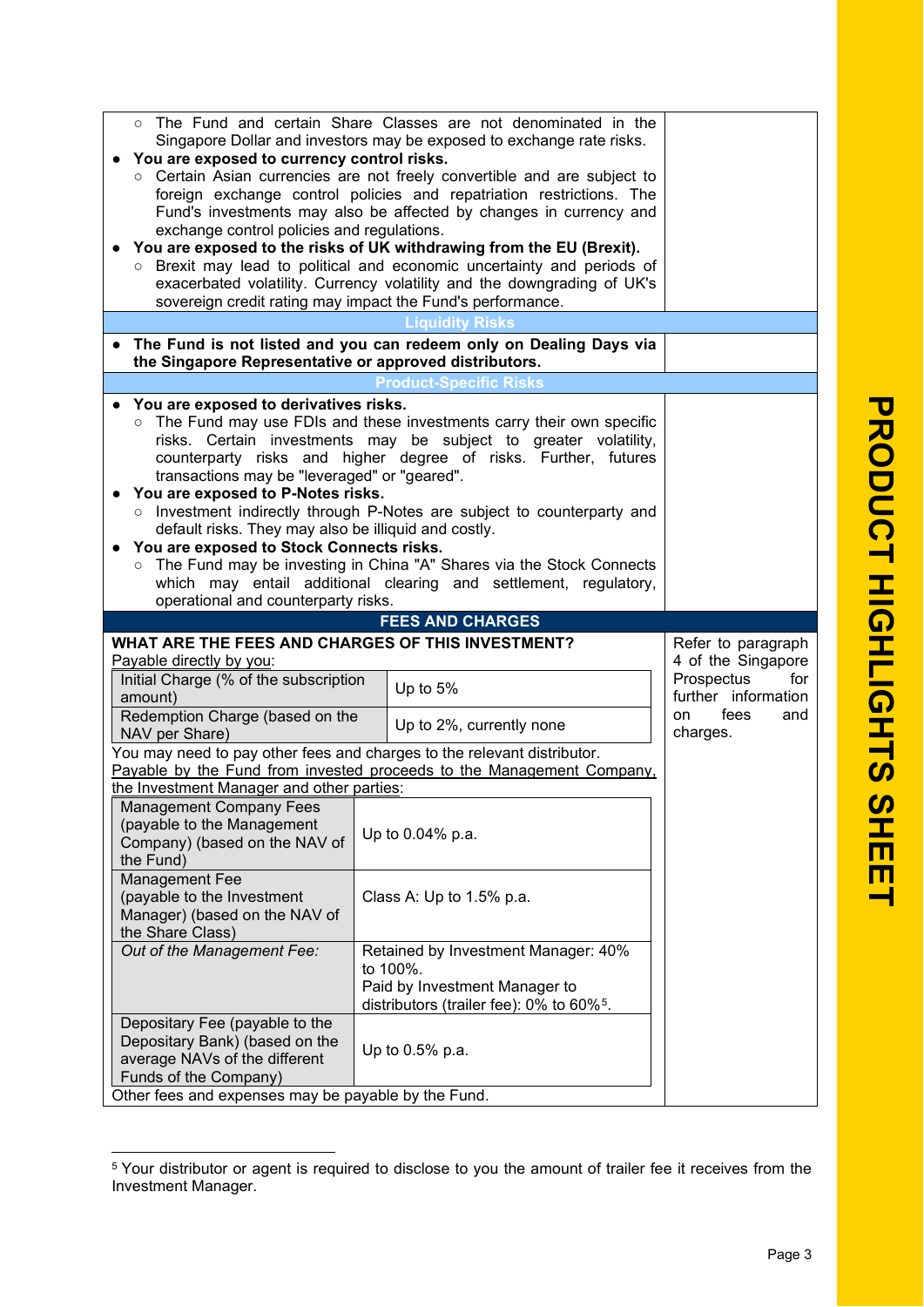| VALUATIONS AND EXITING FROM THIS INVESTMENT                                     |                                                                               |                        |  |  |
|---------------------------------------------------------------------------------|-------------------------------------------------------------------------------|------------------------|--|--|
|                                                                                 | <b>HOW OFTEN ARE VALUATIONS AVAILABLE?</b>                                    | Refer<br>to            |  |  |
| The Fund is valued on each Dealing Day. The price per Share of all Share        | paragraphs 9<br>and                                                           |                        |  |  |
| Classes is quoted on a forward-pricing basis, and is normally available on the  | 11<br>the<br>of                                                               |                        |  |  |
| website http://www.fullertonfund.com within two (2) Business Days of the actual | Singapore                                                                     |                        |  |  |
|                                                                                 | transaction dates and may also be available on Bloomberg and SIX Telekurs.    | Prospectus<br>for      |  |  |
|                                                                                 | You may also request for the indicative price per Share from the Singapore    | further information    |  |  |
|                                                                                 | Representative. To counter dilution and protect investors' interest, the Fund | on valuation<br>and    |  |  |
|                                                                                 | may apply swing pricing or dilution adjustment of up to 2% of the NAV.        | from<br>exiting<br>the |  |  |
|                                                                                 | HOW CAN YOU EXIT FROM THIS INVESTMENT AND WHAT ARE THE                        | product.               |  |  |
| <b>RISKS AND COSTS IN DOING SO?</b>                                             | You can redeem your Shares on any Dealing Day by submitting a written         |                        |  |  |
| redemption request through the Singapore Representative's approved              |                                                                               |                        |  |  |
| distributors or other appointed agents.                                         |                                                                               |                        |  |  |
| Redemption proceeds are normally paid in the currency of the relevant           |                                                                               |                        |  |  |
| Share Class within three (3) Business Days from the Dealing Day on which        |                                                                               |                        |  |  |
| the redemption request is received and processed by the Administrator.          |                                                                               |                        |  |  |
| Your redemption price is determined as follows:                                 |                                                                               |                        |  |  |
|                                                                                 | o If you submit your redemption request by 5pm Singapore time on a            |                        |  |  |
|                                                                                 | Dealing Day, you will be paid a price based on the NAV per Share              |                        |  |  |
| determined on that Dealing Day.                                                 |                                                                               |                        |  |  |
| o If you submit your redemption request after 5pm Singapore time on a           |                                                                               |                        |  |  |
| Dealing Day your request shall be treated as having been received on            |                                                                               |                        |  |  |
| the next Dealing Day.                                                           |                                                                               |                        |  |  |
|                                                                                 | o Redemption requests sent to approved distributors may have an earlier       |                        |  |  |
|                                                                                 | dealing cut-off time. Please check with the relevant distributor for details. |                        |  |  |
|                                                                                 | The net redemption proceeds that you will receive will be the redemption      |                        |  |  |
|                                                                                 | price per Share multiplied by the number of Shares redeemed, less any         |                        |  |  |
| charges. For example:                                                           |                                                                               |                        |  |  |
| 1,000.00 Shares                                                                 | USD 1.000<br>USD 1,000.00                                                     |                        |  |  |
| Your redemption                                                                 | Gross redemption<br>NAV per Share<br>$=$<br>$\mathsf{x}$                      |                        |  |  |
| request                                                                         | proceeds                                                                      |                        |  |  |
| USD 1,000.00                                                                    | <b>USD 20.00</b><br><b>USD 980.00</b>                                         |                        |  |  |
| Gross redemption                                                                | Redemption<br>Net redemption<br>=                                             |                        |  |  |
| proceeds                                                                        | Charge (2%)<br>proceeds                                                       |                        |  |  |
|                                                                                 | <b>CONTACT INFORMATION</b>                                                    |                        |  |  |
| <b>HOW DO YOU CONTACT US?</b>                                                   |                                                                               |                        |  |  |
|                                                                                 | You may contact the Singapore Representative at:                              |                        |  |  |
| Telephone No :                                                                  | (65) 6808 4688                                                                |                        |  |  |
| Email                                                                           | info@fullerton.com.sg                                                         |                        |  |  |
|                                                                                 | <b>APPENDIX: GLOSSARY OF TERMS</b>                                            |                        |  |  |
| "A" Share                                                                       | Shares issued by PRC companies, denominated in                                |                        |  |  |
|                                                                                 | RMB (CNY) and traded on the PRC Stock Exchanges.                              |                        |  |  |
| <b>Business Day</b>                                                             | A week day on which banks are normally open for                               |                        |  |  |
|                                                                                 | business in Luxembourg and Singapore.                                         |                        |  |  |
| <b>CNH</b>                                                                      | Offshore RMB.                                                                 |                        |  |  |
| <b>CNY</b>                                                                      | Onshore RMB.                                                                  |                        |  |  |
| <b>Dealing Day</b>                                                              | A Business Day which does not fall within a period of                         |                        |  |  |
|                                                                                 | suspension of calculation of the NAV per Share of the                         |                        |  |  |
|                                                                                 | Fund and such other day as the directors of the                               |                        |  |  |
|                                                                                 | Company may decide from time to time.                                         |                        |  |  |
| emerging and less                                                               | Countries with emerging and less developed markets                            |                        |  |  |
| include, but are not limited to (1) countries that have<br>developed markets    |                                                                               |                        |  |  |
| an emerging stock market in a developing economy as                             |                                                                               |                        |  |  |
| defined by the International Finance Corporation, (2)                           |                                                                               |                        |  |  |
|                                                                                 | countries that have low or middle income economies                            |                        |  |  |
|                                                                                 | according to the World Bank, and (3) countries listed in                      |                        |  |  |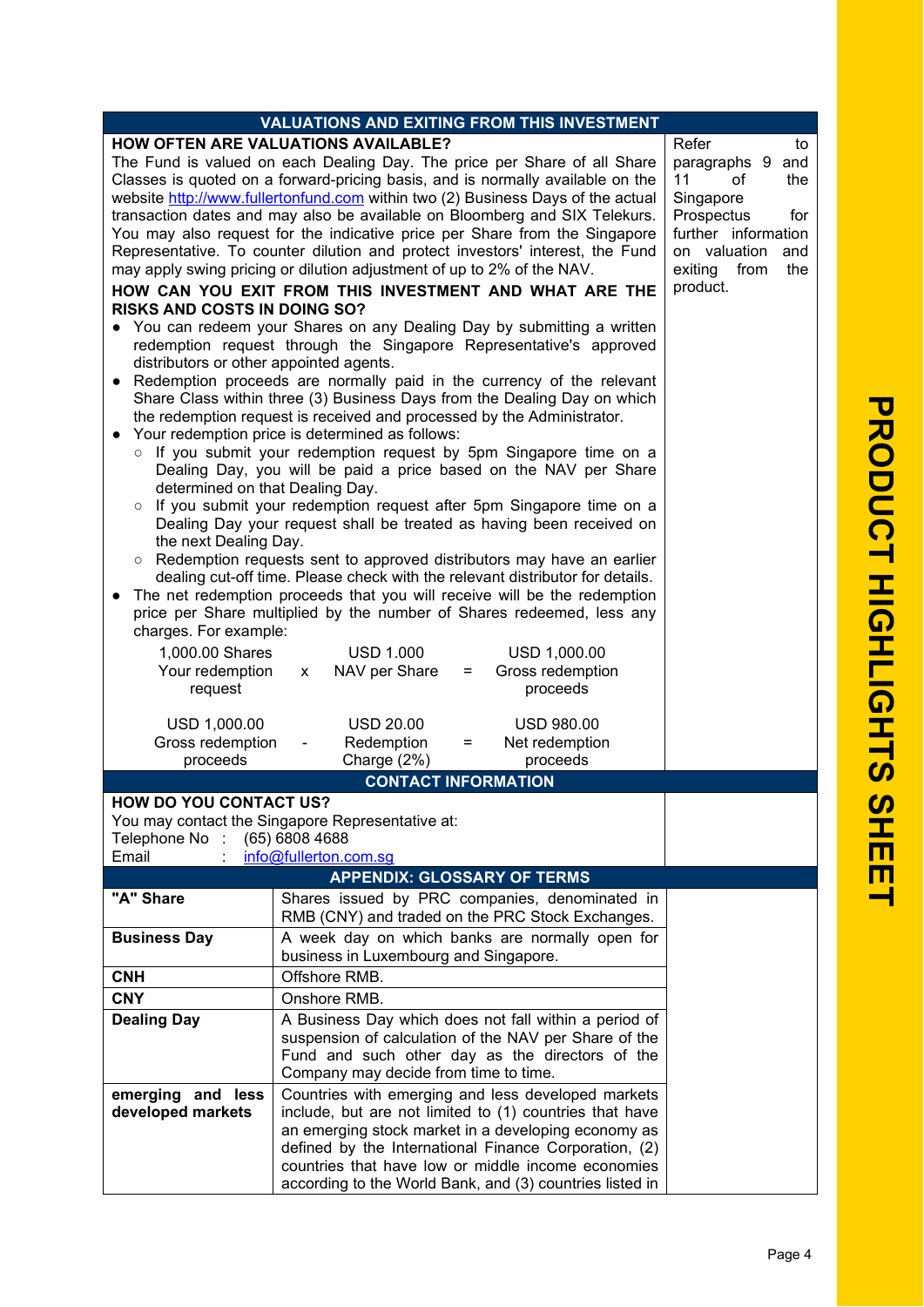|                                                         | World Bank publication as developing.                                                                                                                                                                                                                                                                                                                                                                                                                                                                         |  |
|---------------------------------------------------------|---------------------------------------------------------------------------------------------------------------------------------------------------------------------------------------------------------------------------------------------------------------------------------------------------------------------------------------------------------------------------------------------------------------------------------------------------------------------------------------------------------------|--|
| EU                                                      | European Union.                                                                                                                                                                                                                                                                                                                                                                                                                                                                                               |  |
| <b>Excluded</b><br><b>Investment</b><br><b>Products</b> | Prescribed capital markets products as specified in the<br>Schedule to the Securities and Futures (Capital<br>Markets Products) Regulations 2018.                                                                                                                                                                                                                                                                                                                                                             |  |
| <b>FDIS</b>                                             | Financial derivative instruments, which may include<br>but are not limited to options on securities, OTC<br>options, interest rate swaps, cross currency swaps,<br>credit default swaps, futures, currency forwards,<br>contract for difference, credit derivatives or structured<br>notes such as credit-linked notes, equity-linked notes<br>and index-linked notes.                                                                                                                                        |  |
| <b>Fund Currency</b>                                    | The reference currency of the Fund.                                                                                                                                                                                                                                                                                                                                                                                                                                                                           |  |
| high conviction                                         | High conviction investing reflects an asset allocation<br>that concentrates on what the Managers view to be the<br>best long-term investment opportunities with the<br>greatest return potential. This might result in a portfolio<br>with a relatively small number of holdings.                                                                                                                                                                                                                             |  |
| <b>NAV</b>                                              | Net asset value as determined in accordance with the<br>Singapore Prospectus.                                                                                                                                                                                                                                                                                                                                                                                                                                 |  |
| <b>OTC</b>                                              | Over-the-counter.                                                                                                                                                                                                                                                                                                                                                                                                                                                                                             |  |
| p.a                                                     | Per annum.                                                                                                                                                                                                                                                                                                                                                                                                                                                                                                    |  |
| <b>P-Notes</b>                                          | Participatory notes                                                                                                                                                                                                                                                                                                                                                                                                                                                                                           |  |
| <b>PRC</b>                                              | The People's Republic of China (excluding the Hong<br>Kong Special Administrative Region, Macau Special<br>Administrative Region and Taiwan).                                                                                                                                                                                                                                                                                                                                                                 |  |
| <b>PRC Stock</b><br><b>Exchanges</b>                    | The Shanghai Stock Exchange, the Shenzhen Stock<br>Exchange and any other stock exchange that may<br>open in the PRC in the future.                                                                                                                                                                                                                                                                                                                                                                           |  |
| <b>RMB</b>                                              | Renminbi, the official currency of the PRC, is used to<br>denote the Chinese currency traded in the onshore<br>and the offshore markets (primarily in the Hong Kong<br>Special Administrative Region) - to be read as a<br>reference to onshore Renminbi (CNY) and/or offshore<br>Renminbi (CNH) as the context requires. For<br>clarification purposes, all references to RMB in the<br>name of a Share Class or in the reference currency<br>must be understood as a reference to offshore RMB<br>$(CNH)$ . |  |
| <b>Shares</b>                                           | Shares in the Fund.                                                                                                                                                                                                                                                                                                                                                                                                                                                                                           |  |
| <b>Share Class</b>                                      | Class of Shares in the Fund.                                                                                                                                                                                                                                                                                                                                                                                                                                                                                  |  |
| <b>SICAV</b>                                            | Société d'Investissement à Capital Variable, being an<br>investment company with variable capital that is<br>established in the Grand-Duchy of Luxembourg.<br>Fullerton Lux Funds qualifies as a SICAV under Part I<br>of the Luxembourg law of 17 December 2010 relating<br>to undertakings of collective investment.                                                                                                                                                                                        |  |
| Shanghai-Hong<br><b>Kong Stock Connect</b>              | A securities trading and clearing links programme<br>developed by the Hong Kong Exchanges and Clearing<br>Limited, the Shanghai Stock Exchange, and the China<br>Depository and Clearing Corporation<br>Securities<br>Limited.                                                                                                                                                                                                                                                                                |  |
| Shenzhen-Hong<br><b>Kong Stock Connect</b>              | A securities trading and clearing links programme<br>developed by the Hong Kong Exchanges and Clearing<br>Limited, the Shenzhen Stock Exchange, and the China<br>Securities<br>Depository<br>and<br>Clearing<br>Corporation<br>Limited.                                                                                                                                                                                                                                                                       |  |